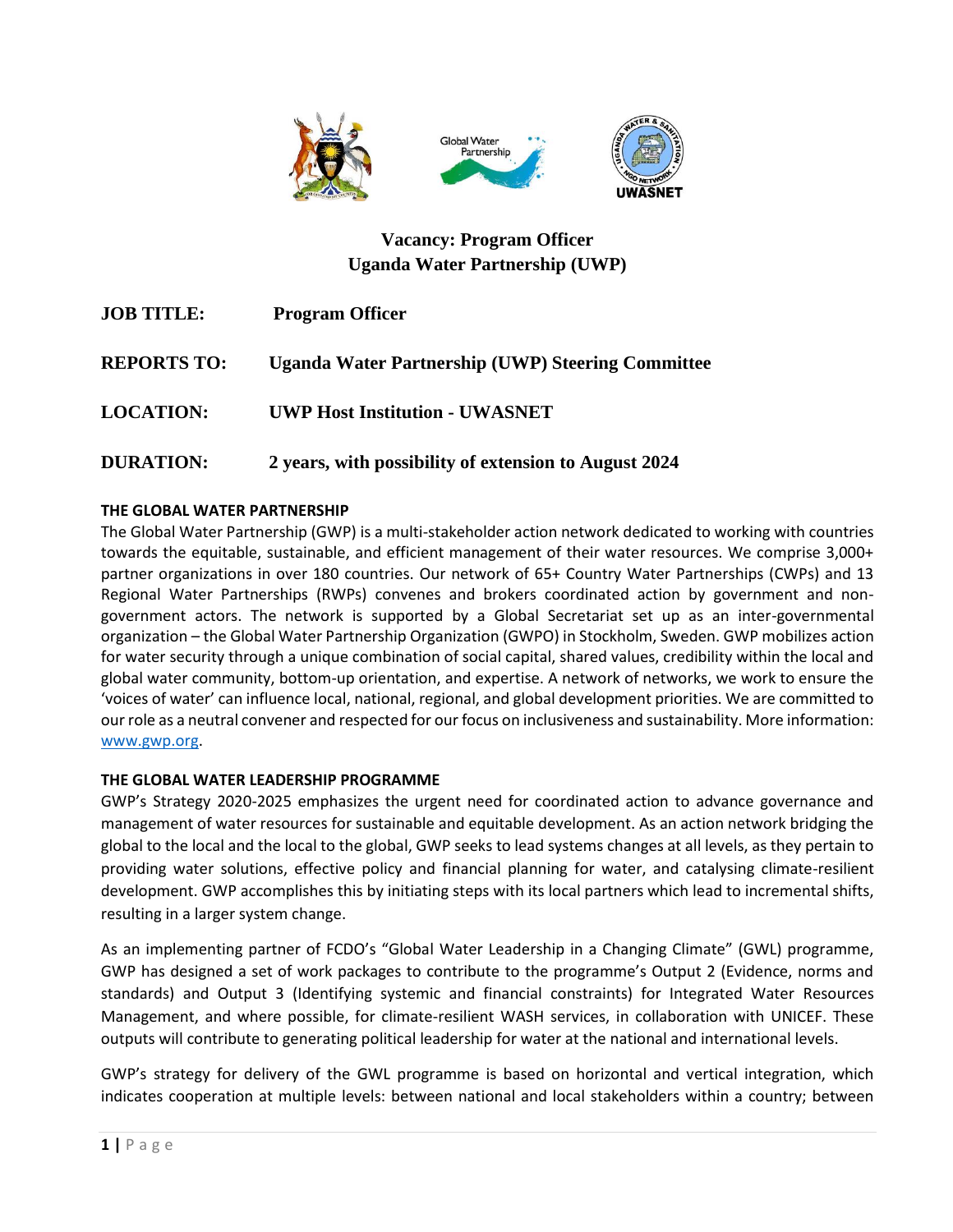national and global stakeholders towards international platforms; and among project partners both at the global level and within each country. It leverages GWP's role and function on the global, regional, and national levels to bring forth a joint vision and a spectrum of impacts together with the GWL programme partners. GWP will be contributing to the Global Water Leadership programme's outputs through the following key activities:

- Providing grassroot perceptions of water insecurity in selected countries through a survey, complete with ground truthing of relevant data
- Providing baseline and updated information to demonstrate the status and evolution of water and climate resilience in policies and plans in the selected countries through the establishment of a scorecard approach,
- Supporting inclusive and participatory government-led multi-stakeholder change processes to identify bottlenecks in water resource management
- Catalysing political uptake and implementation of the strategies and mobilising strong global voices for water and sanitation in international platforms.

# **The Uganda Water Partnership (UWP)**

The Uganda Water Partnership is the country-level multi-stakeholder network of Global Water Partnership (GWP) partners in Uganda working towards improving governance and the sustainable use and management of water resources. UWASNET is the current Host Institution and Secretariat for UWP.

UWP seeks to recruit a suitable Ugandan professional to fill in the position of Program Officer with **2 year, with possibility of extension to August 2024**

The Program Officer will work closely with the UWP Secretariat and report to the UWP Steering Committee in supporting UWP to meet the intended aims of the UWP's Strategic Plan. The PO will be the principal person responsible for coordination of UWP activities, and will be expected to manage the day-to-day running of the UWP Secretariat and any other duties assigned to them by the UWP Steering Committee. S/He will therefore need to be a good team player and consensus builder.

The broad terms of reference for the PO include:

- a. Liaison and building alliances with similar-minded networks and Water resources-related implementing institutions (Government agencies, Local Governments, CSOs, media, etc).
- b. Facilitate functional UWP Thematic groups at the national level
- c. Contribute to the design & production of Information, Communication and Advocacy materials
- d. Preparation of Quarterly and Annual Reports to the UWP Steering Committee & partners.
- e. Represent UWP at various fora at the national and regional levels.
- f. Ensuring that activities outlined in the Annual Work Plan (AWP) are executed in a timely manner
- g. Assist in the management of the activities of the secretariat of UWP
- h. Expedite registration of UWP as an independent entity and ensure renewal of relevant registrations
- i. Act as a desk officer for UWP, act as the point of contact for UWP and lead in the coordination of meetings.
- j. Support the UWP Steering Committee and Host Institution in the identification of and outreach to potential implementing partners, and conducting of partners' assessments for new UWP applicants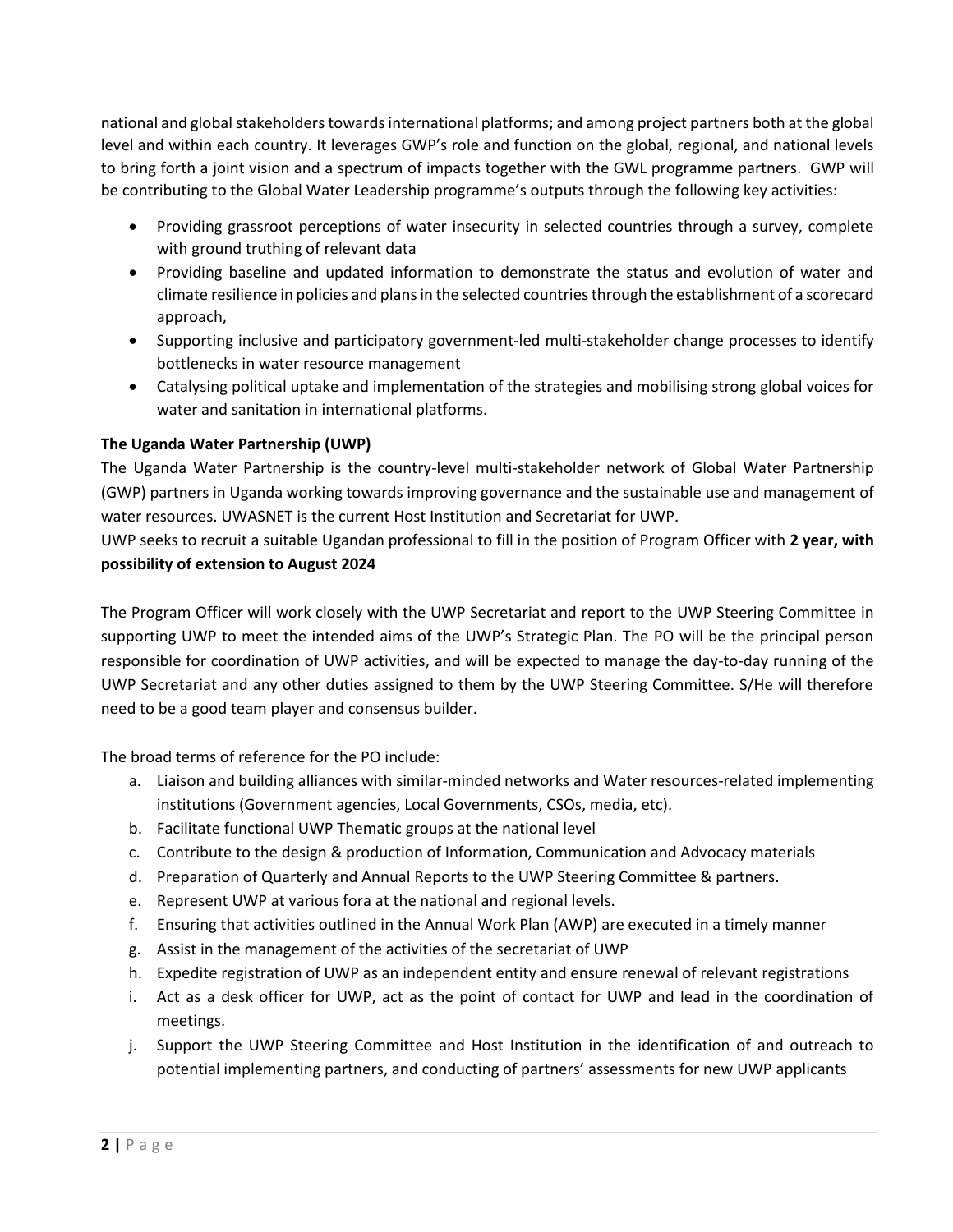- k. Organization of meetings and coordination with relevant stakeholders; attend all meetings and events as requested by the Steering Committee and ensure all meetings are minuted and final minutes disseminated to relevant persons
- l. Draft and follow-up of correspondences with relevant institutions
- m. Coordinate with the Host Institution to ensure that the UWP website and other social media handles are regularly updated on activities, news briefs and other relevant information
- n. Support in resource mobilization

The Programme Officer will also be responsible for the development, coordination, implementation, and reporting of the GWL Programme.

## **GENERAL DUTIES**

The Program Officer will provide guidance, coordination and administrative support as needed and liaise with the Global Programme Specialist for GWL to ensure overall coherence of the programme implementation:

- Serve as key focal point for the coordination and implementation of the GWL activities at country level
- Liaise and coordinate country level activities in close cooperation with teams at country, regional and global level
- Support identification and securing of opportunities for large scale climate financing for climate resilient water and sanitation services and water resources management
- Ensure timely progress tracking and reporting for country activities

## **SPECIFIC DUTIES AND TASKS RELATED TO GWL**

- **a. Programme Implementation and Coordination at Country Level**
- Support the implementation of GWL activities in Uganda
- Support development of work plans and budgets at country and regional levels
- Support the Uganda Water Partnership to identify and secure opportunities for large scale climate financing for climate resilient water and sanitation services and water resources management.
- Assist in strengthening the UWP to achieve the overarching desires of the programme with respect to accelerated improvements in water governance and management
- Ensure delivery of all programme outputs on time and within budget at country level
- Coordinate administrative, logistics and financial support to programme activities
- Provide guidance to consultants engaged during the implementation of the programme
- Assist in the coordination and management of the activities of the secretariat of Uganda Water Partnership.
- Support the Global Programme Specialist to ensure that sufficient support is in place for country change processes
- Implement the communications and outreach strategy in cooperation with the Global Programme Specialist and the GWP communications team
- Support country teams to conduct community surveys
- Track delivery of programme activities that involve stakeholders in Uganda.
- Promote an inclusive and gender transformative approach in relevant activities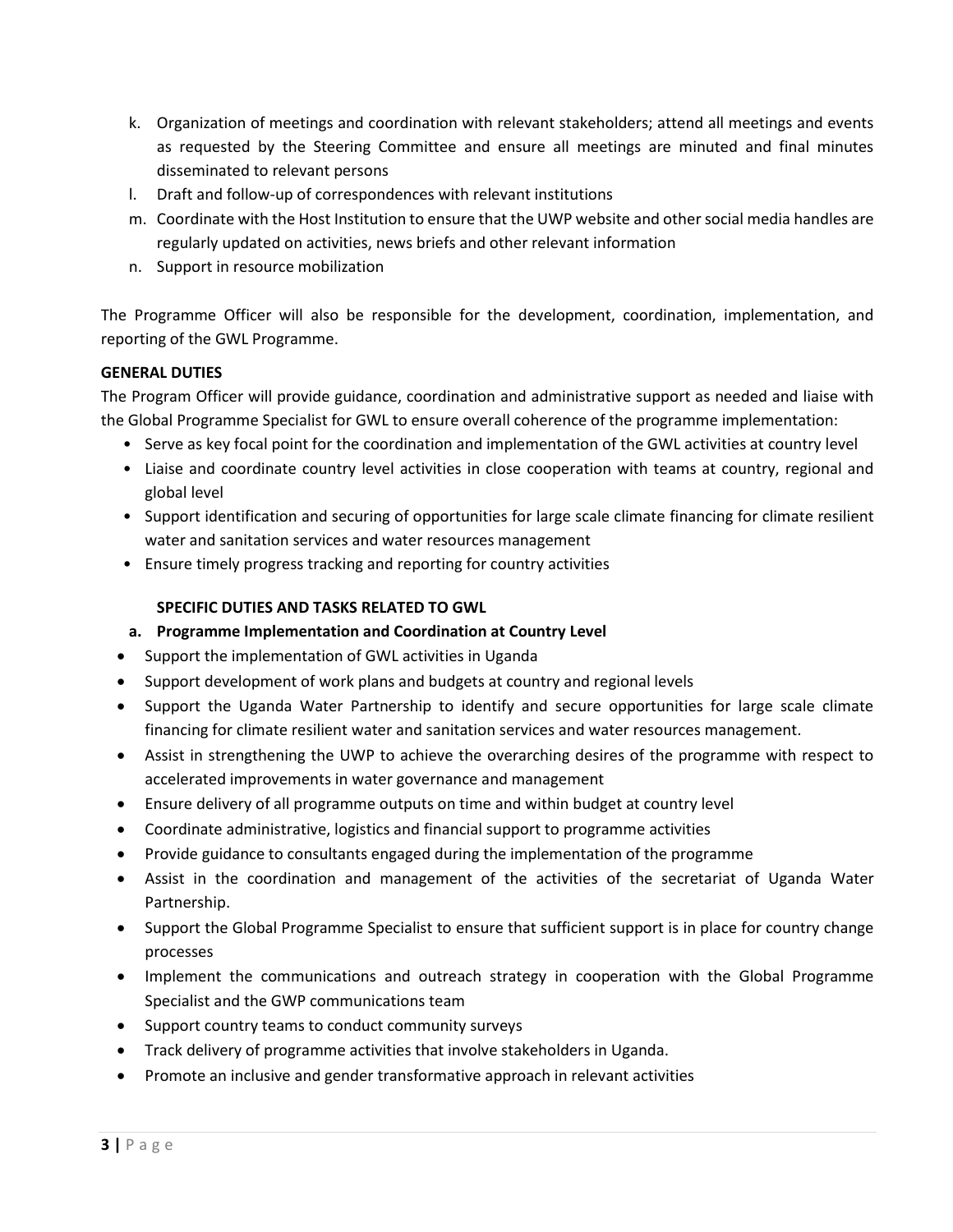## **b. Programme Monitoring, Reporting and Evaluation**

- Prepare quarterly reports covering activities in the country/region and submit to Global Programme Specialist, who is in charge of overall reporting and submission to the donor
- Support the Uganda Water Partnership's Governance in monitoring and evaluation of activities
- Coordinate programme evaluation and audit at country level

#### **c. Knowledge management and communication**

- Capture key programme outputs/outcomes and lessons generated from the processes and activities at country level
- Facilitate sharing of lessons among the local stakeholders

#### **Competencies:**

- a. **Professionalism:** Shows pride in work and in achievements; Demonstrates professional competence and relevant subject matter knowledge; Is conscientious and efficient in meeting commitments, observing deadlines and achieving results; Is motivated by professional rather than personal concerns; Shows persistence when faced with difficult problems or challenges
- b. **Teamwork:** Works collaboratively with colleagues to achieve organizational goals; Is willing to learn from others; Places team agenda before personal agenda; Supports and acts in accordance with final group decision, even when such decisions may not entirely reflect own position
- c. **Planning & Organizing:** Develops clear goals that are consistent with agreed strategies; Identifies priority activities and assignments; Adjusts priorities as required; Allocates appropriate amount of time and resources for completing work; Foresees risks and allows for contingencies when planning; Monitors and adjusts plans and actions as necessary; Uses time efficiently.
- d. **Communication:** Speaks and writes clearly and effectively in English,
- e. **Information Technology:** Proficiency in Microsoft Office Suite.

# **Interested applicants for the Program Officer position are required to have the following qualifications and experiences:**

- Minimum qualification Master's Degree in project management, international development, water resources management, climate change, environmental protection, social development, sociology, gender or related area
- Understanding of water resources management and governance, climate change, development (SDGs), gender and related issues
- Understanding of the institutional and policy environments around water security, climate resilience building and gender equality in the country
- Experience working within multi-stakeholder platforms and supporting change processes
- At least five years of relevant experience in the above areas with focus around policy analysis, stakeholder engagement and project management.
- Excellent analytical and writing skills and very good organisational and task management skills, demonstrated teamwork skills and ability to work independently